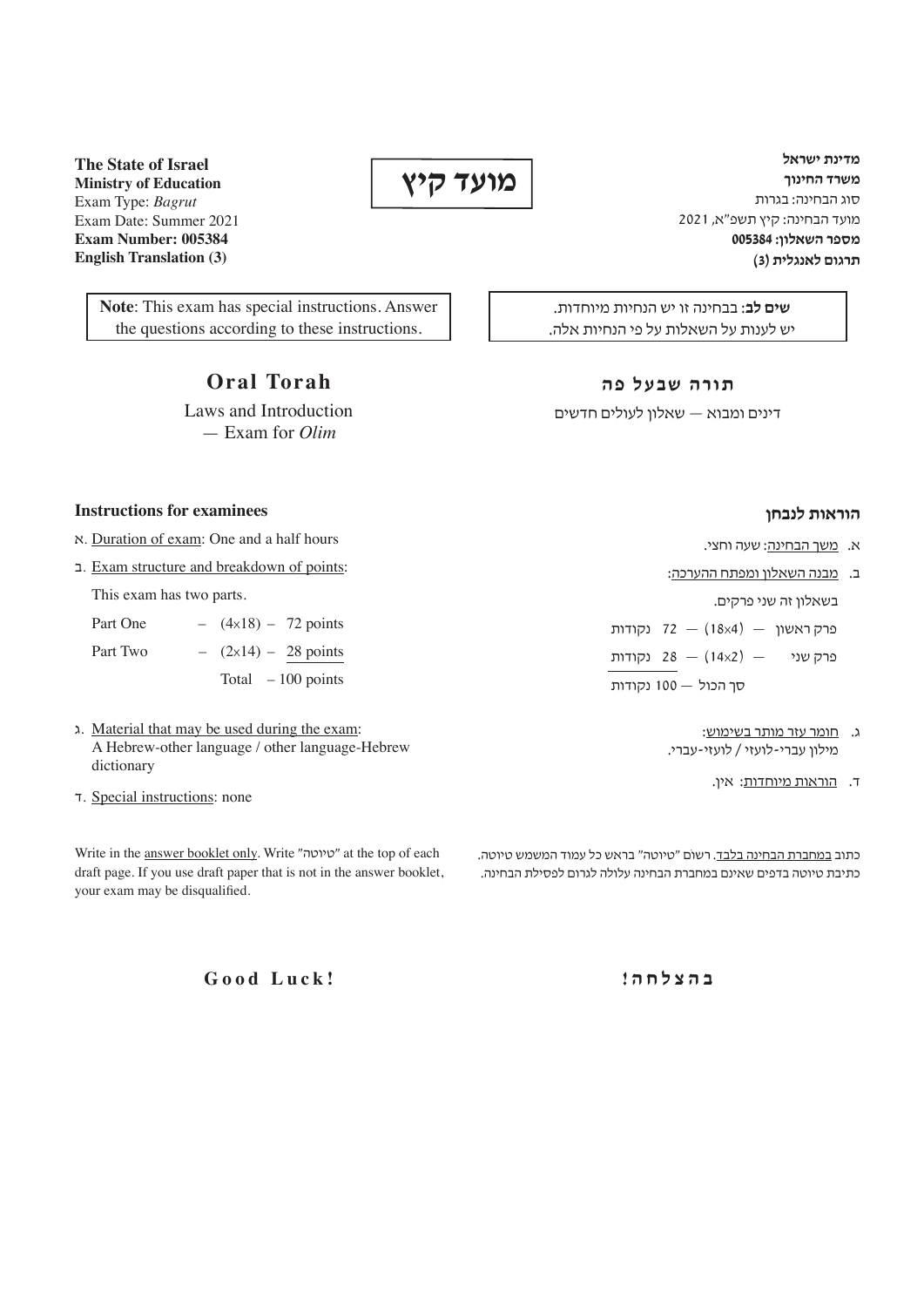# **Questions**

## Part One (72 points)

Answer <u>four</u> of the questions 1-5 (each question – 18 points).

- [תפילה] Prayer **1.**
	- **א.** The weekday *Amidah* prayer [תפילת עמידה] is made up of three parts.
		- **(1)** What are the three parts?
		- **(2)** List three blessings from one of these parts of the *Amidah*.
		- (10 points)
	- **ב.) 1 (**Explain why a person who prays *Minchah* is greatly rewarded.
		- **(2)** When is the time for *Minchah Gedolah* and when is the time for *Minchah Ketanah*? (8 points)
- [ברכות] Blessings **2.**
	- $\mathbf{x}$ **. Explain why we make a blessing before eating. (4 points)**
	- **ב.) 1 (**What is the minimum amount of food that obligates a person to make a blessing before eating it [ראשונה ברכה?[
		- **(2)** What is the minimum amount of food that obligates a person to make a blessing after eating it [ברכה אחרונה]?

(7 points)

- **). 1 1 (Cive one case in which we make the blessing** *"sheheheyanu"* **["שהחיינו"].** 
	- **(2)** Give one case in which we make the blessing *"hagomel"* ["הגומל[". (7 points)
- [שבת] Shabbat **3.**
	- **א.** What is an *av melacha* ["אב מלאכה"], and what is a *tolada* ["תולדה"]? (7 points)
	- **ב.) 1 (**Explain what *"muktzeh mehamat gufo"* ["גופו מחמת מוקצה ["is, and give one example of this type of *muktzeh*.
		- **(2)** Describe a case in which it is permissible to move something which is defined as ."מוקצה מחמת גופו"
		- (11 points)

/Continued on page 3/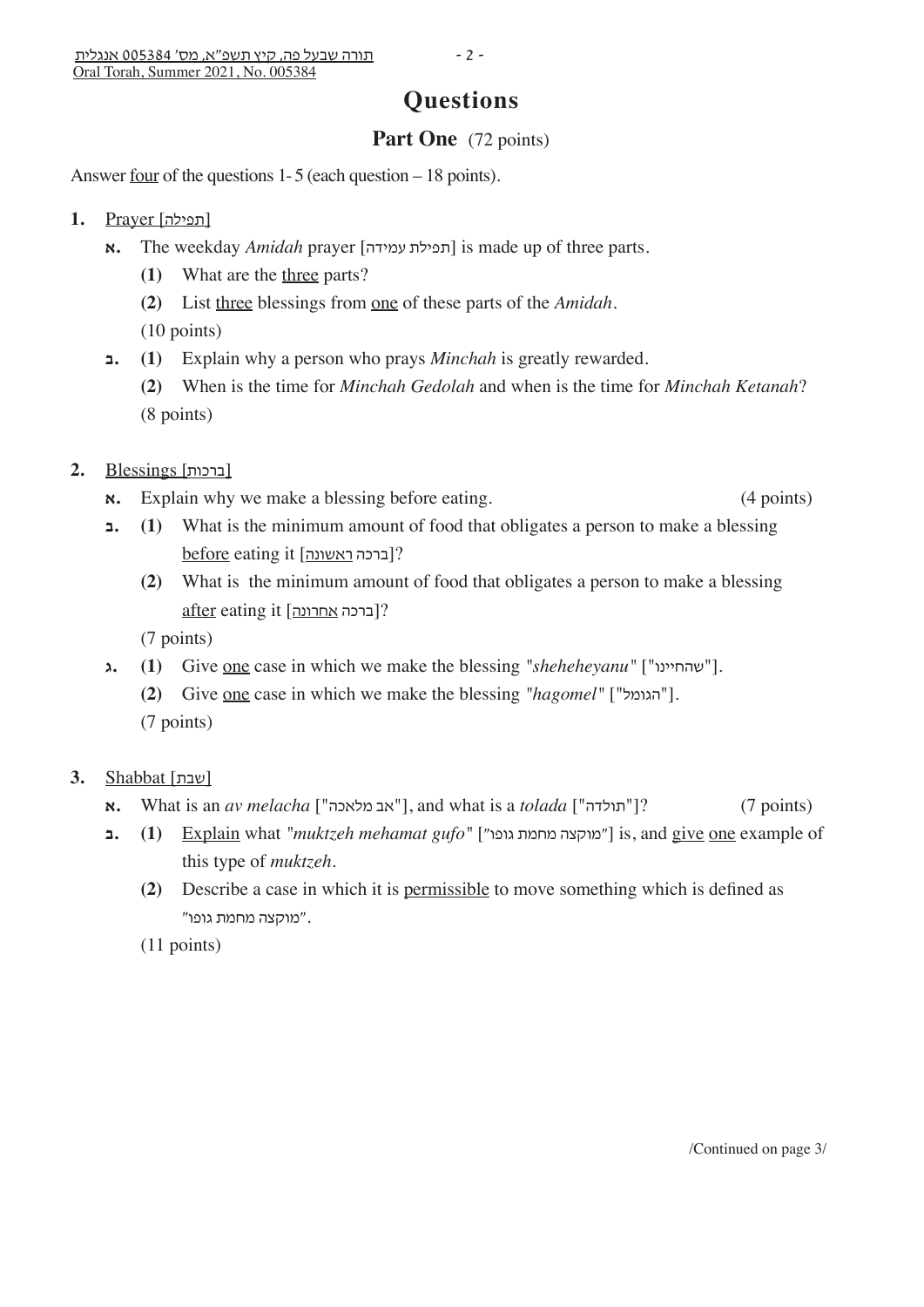### [מועדים — פסח] Pesach – Festivals **4.**

- **א.) 1 (**What is the reason for eating bitter herbs [*maror* מרור [on *Seder* night? **(2)** What is the reason for dipping the *maror* in *haroset* [חרוסת?[ (8 points)
- **1** (**1**) What is the reason for the commandment to recline [הצוות ההסבה] on *Seder* night?
	- **(2)** Name two commandments that are performed on *Seder* night while reclining. (10 points)
- **5.** Laws of *Kashrut* [כשרות הלכות[
	- $\mathbf{x}$ **.** (1) According to the <u>Torah</u> in what case is it forbidden to eat meat and milk together?  **(2)** Give one stringency [חומרה [added by the Sages regarding this. (7 points)
	- **ב.** Explain why the Sages imposed many prohibitions particularly about eating meat with dairy foods. (4 points)
	- **ג.** If you want to eat meat after having eaten dairy food, what must you do? List two actions. (7 points)